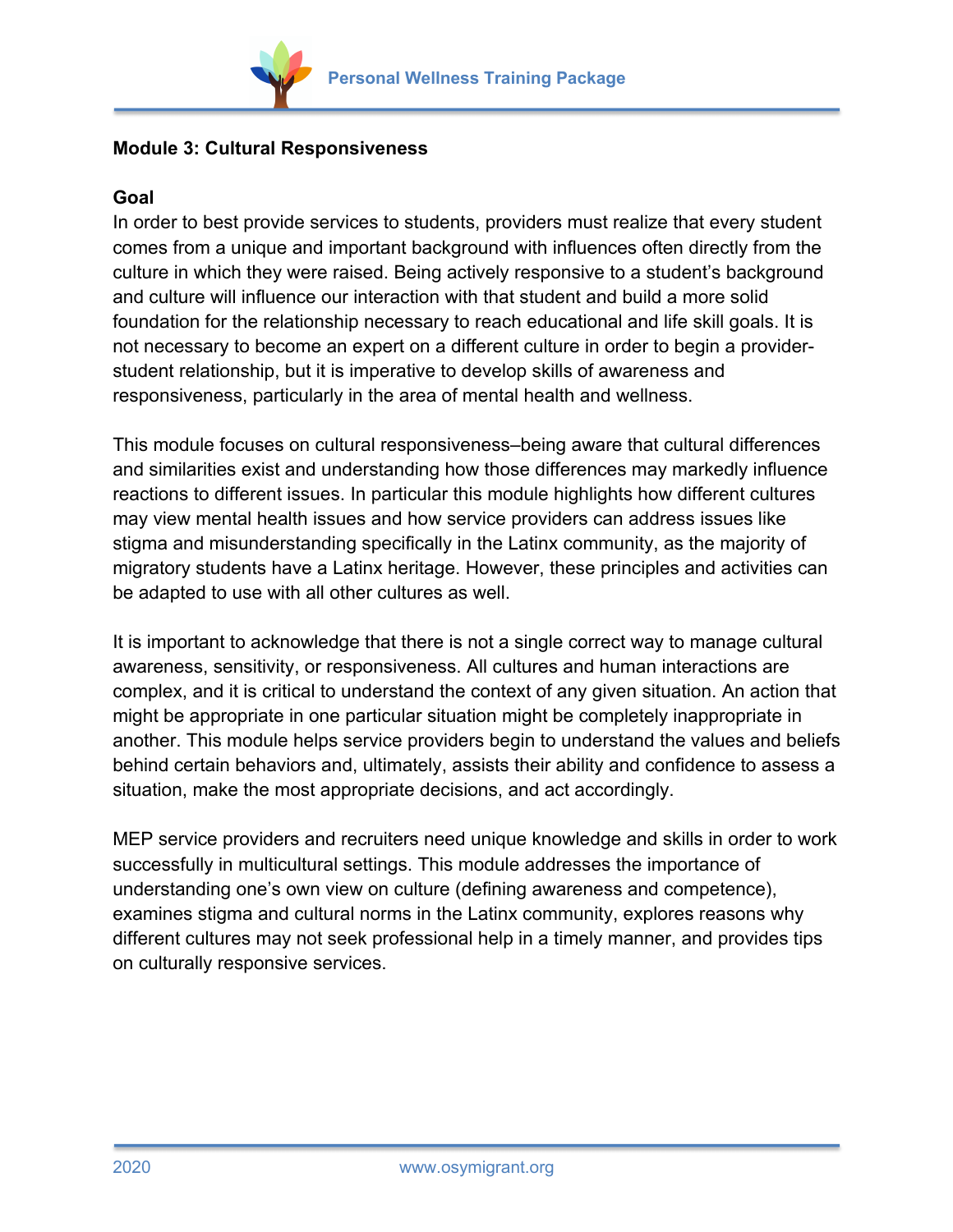



The first step is recognizing that cultural stereotypes and biases based on race, ethnicity, sexual orientation, age, religion, gender-identity, geography, etc. exist and influence everyone, often unconsciously. However, focusing on a more complete understanding of the value and benefits of other cultures can add a depth and richness to migratory services that may be the difference between success and failure. The value of traditional cultural connections must be acknowledged, and services and materials should incorporate aspects that are responsive to the racial, ethnic, and cultural needs of migratory students. [*SAMHSA's Concept of Trauma and Guidance for a Trauma-Informed Approach, July 2014]*

With a focus on mental health and wellness, it is also imperative to learn how culture closely impacts an individual's response to traumatic experiences. Knowing that the migratory student population faces uniquely challenging impacts due to traumatic experiences adds more layers to this complex issue. Traumatic events are inherently complicated—varying degrees of violence, injury, mobility factors, and isolation to name a few—and migratory students can exhibit wide-ranging, significant reactions to these events. The quality of support they are offered, which may come largely from the MEP, is key in helping them overcome and thrive.

## **Objectives**

- Understand your own cultural lens and explore different types of cultural diversity.
- Identify the barriers to addressing mental health in Latinx communities.
- Develop culturally responsive practices (awareness and competence).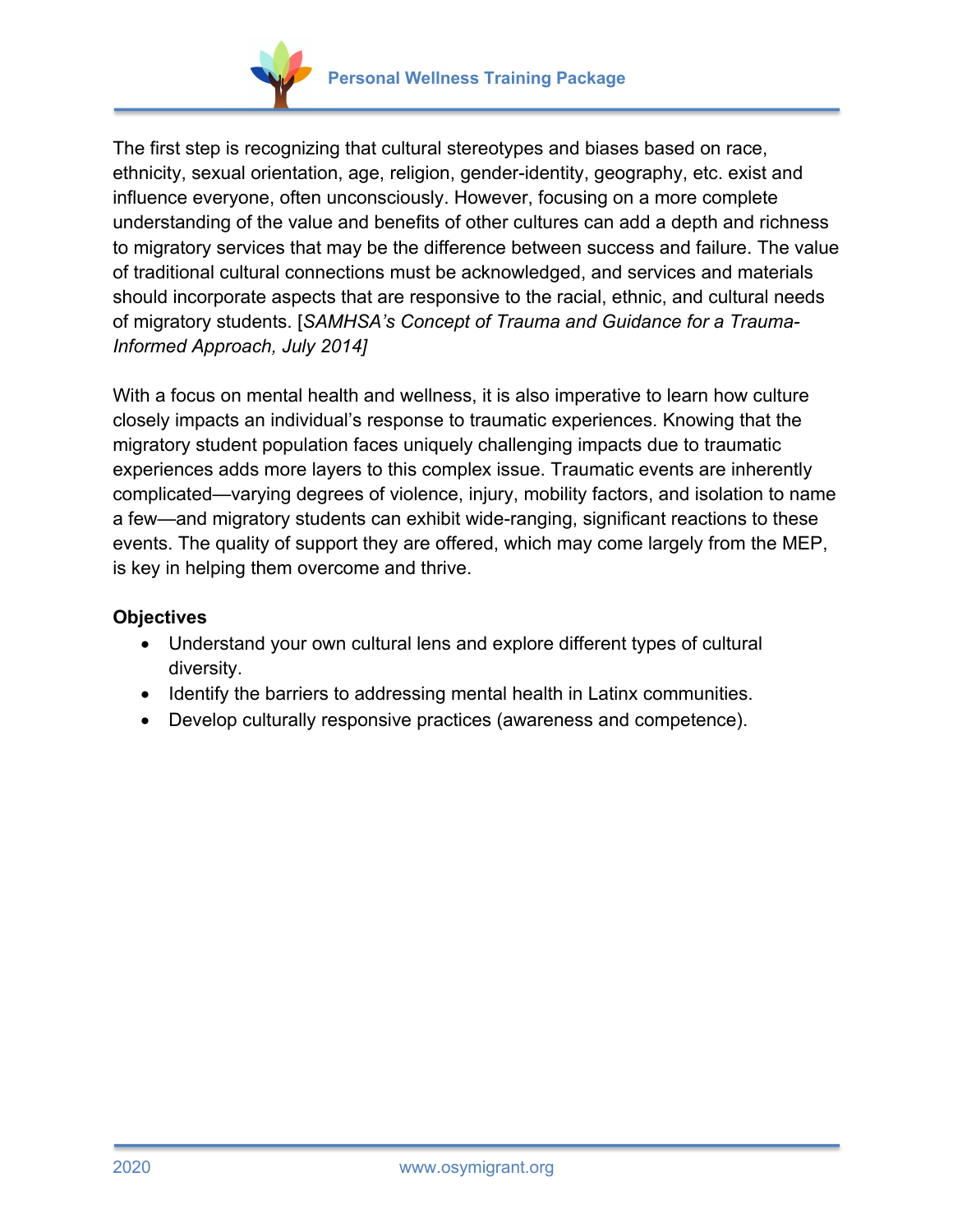

## **What to Know Before Presenting the Cultural Responsiveness PowerPoint**

1. Introduce the concept of cultural responsiveness and how this can impact MEP service provision.

Explain that effective outreach and service provision only occurs when students (and their families) feel understood and valued. MEP staff can learn the importance of sensitivity to cultural differences and backgrounds by practicing how to see each other, and our shared experiences, from different perspectives.

2. Identify the ways that mental health needs may be affected by cultural bias. Different cultures respond to the concept of mental health in a variety of different ways. Service providers can learn options to approach students and families on what may be a very stigmatized subject, and to do so with sensitivity and effectiveness. There are many tools available today to introduce the subject of mental health and expand the conversation in non-threatening ways.

3. Discuss ways to improve our personal understanding of one's own culture and how this impacts how one interacts with others.

An authentic understanding of one's own cultural lens is a necessary starting place if service providers are to fully grasp the importance of cultural responsiveness.

4. Stress that all interactions are complex and that understanding and willingness to work together benefits all of us.

There is not a quick and easy way to fully understand the wide variety of cultures present in our world. Additionally, each individual is a sum of many different influences—culture is simply one of those. A strong sense of respect for differences is the beginning of effective cultural responsiveness, and often the willingness of a service provider to understand and respond to a student's culture and background is all that is needed to facilitate the relationship needed to guide that student to resources—both academic and personal—that will benefit the student in reaching their goals.